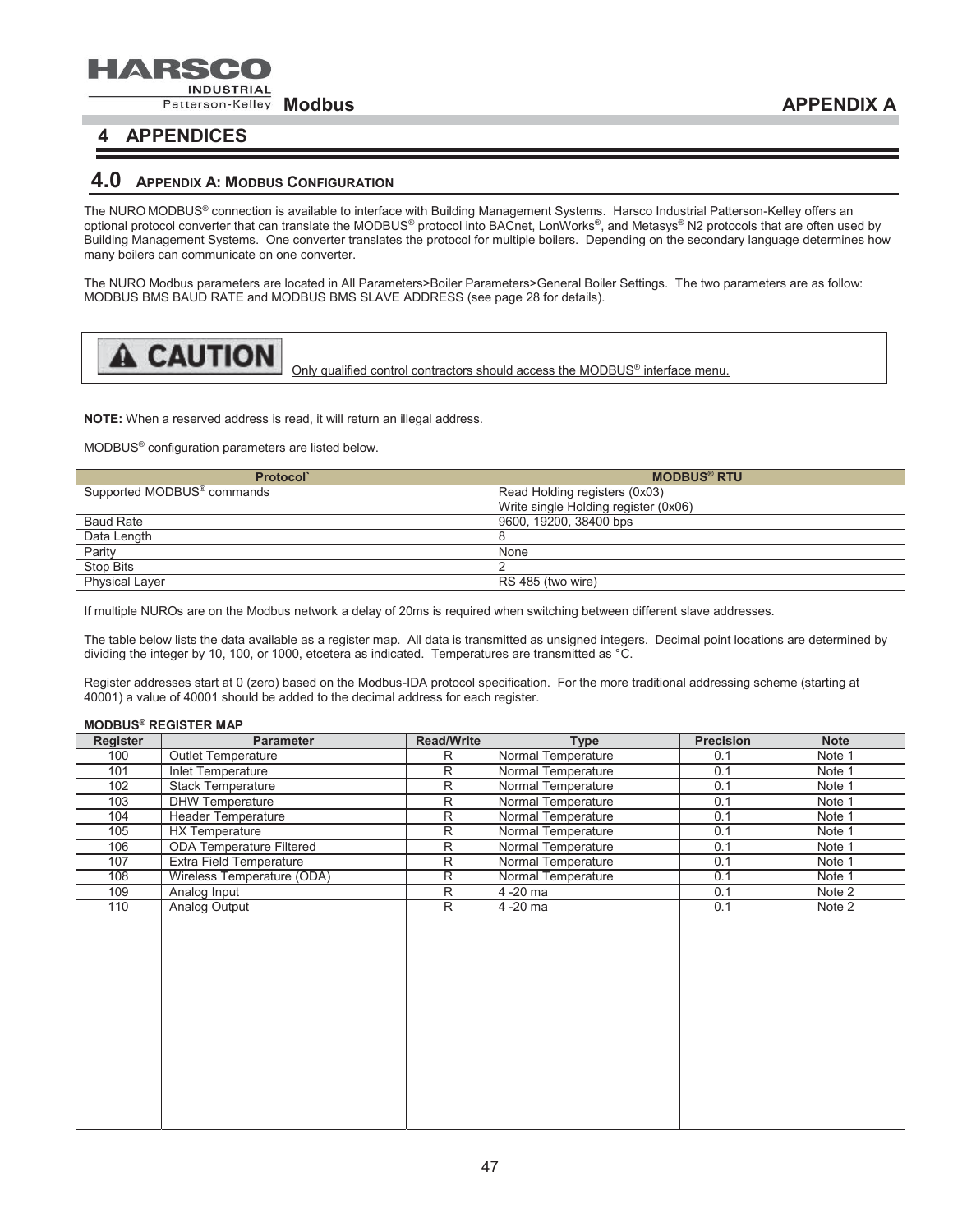

**EXECUTE APPENDIX A APPENDIX A APPENDIX A** 

| <b>Register</b>          | <b>Parameter</b>                                           | <b>Read/Write</b>                | <b>Type</b>                                                                                                                                                                                                                                                                                                                                                                                                                                                                                                                                                                                                                                                                          | <b>Precision</b> | <b>Note</b>      |
|--------------------------|------------------------------------------------------------|----------------------------------|--------------------------------------------------------------------------------------------------------------------------------------------------------------------------------------------------------------------------------------------------------------------------------------------------------------------------------------------------------------------------------------------------------------------------------------------------------------------------------------------------------------------------------------------------------------------------------------------------------------------------------------------------------------------------------------|------------------|------------------|
| 111                      | <b>Burner Control Digital I/O</b>                          | R                                | Bit Map:<br>$15 =$ Safety relay<br>14 = Night setback input<br>$13$ = Enable<br>$12 =$ Undefined<br>$11 =$ Undefined<br>$10 =$ Limit control circuit<br>9 = Damper end switch input<br>8 = Interlock control circuit<br>= Alarm relay on<br>$\overline{7}$<br>$6 =$ Undefined<br>$5 =$ Gas valve open<br>$4 =$ External ignition on<br>= Relay D on<br>3<br>2<br>= Relay C on<br>$=$ Relay B on<br>1<br>= Relay A on<br>0                                                                                                                                                                                                                                                            | 0.1              | Note 3           |
| 112                      | Burner Control Digital I/O 2                               | R                                | Bit Map:<br>15 - $8$ = Reserved (always 0)<br>= Auxiliary input 2<br>7<br>= High gas pressure<br>6<br>= High temperature limit<br>5<br>= Low water cut-off<br>4<br>3<br>= Auxiliary input 1<br>$\overline{2}$<br>$=$ Start Interlock 2<br>$=$ Start Interlock 1<br>1<br>0<br>$=$ Air switch                                                                                                                                                                                                                                                                                                                                                                                          | 0.1              | Note 3           |
| 113<br>$\frac{114}{114}$ | CH Mode Active Setpoint<br><b>DHW Mode Active Setpoint</b> | $\overline{R}$<br>$\overline{R}$ | Normal Temperature<br>Normal Temperature                                                                                                                                                                                                                                                                                                                                                                                                                                                                                                                                                                                                                                             | 0.1<br>0.1       | Note 9<br>Note 9 |
| 130                      | <b>Demand Source</b>                                       | $\mathsf{R}$                     | <b>Current Demand Source</b><br>$0 = \text{None}$<br>$1 = CH$<br>$2 = DHW$<br>$3$ = Freeze protection<br>$4 =$ Manual<br>$5 = CH & DHW$                                                                                                                                                                                                                                                                                                                                                                                                                                                                                                                                              |                  | Note 4           |
| $\overline{131}$         | <b>Active Demand Status</b>                                | $\overline{R}$                   | $6 = DHW$ & CH<br><b>Active Demand Status</b><br>= Normal<br>0<br>$\mathbf{1}$<br>= System pump pre pump<br>= System pump post pump<br>2<br>= CH pump pre pump<br>3<br>= CH pump post pump<br>4<br>= Tank pump pre pump<br>5<br>6<br>= Tank pump post pump<br>7<br>= DHW pump pre pump<br>8<br>= DHW pump post pump<br>= Waiting anti cycle<br>9<br>$10 =$ Mod back max temp<br>$11 =$ Low fire hold<br>$12$ = Limit time to high fire<br>$13$ = Limit accelerate<br>$14 =$ Limit decelerate<br>$15 =$ Waiting for mode<br>demand<br>16 = Waiting for boiler to start<br>$17 = CH$ Pump running<br>$18 = System$ pump running<br>$19 = DHW$ pump running<br>$20 =$ Tank pump running | 0.1              |                  |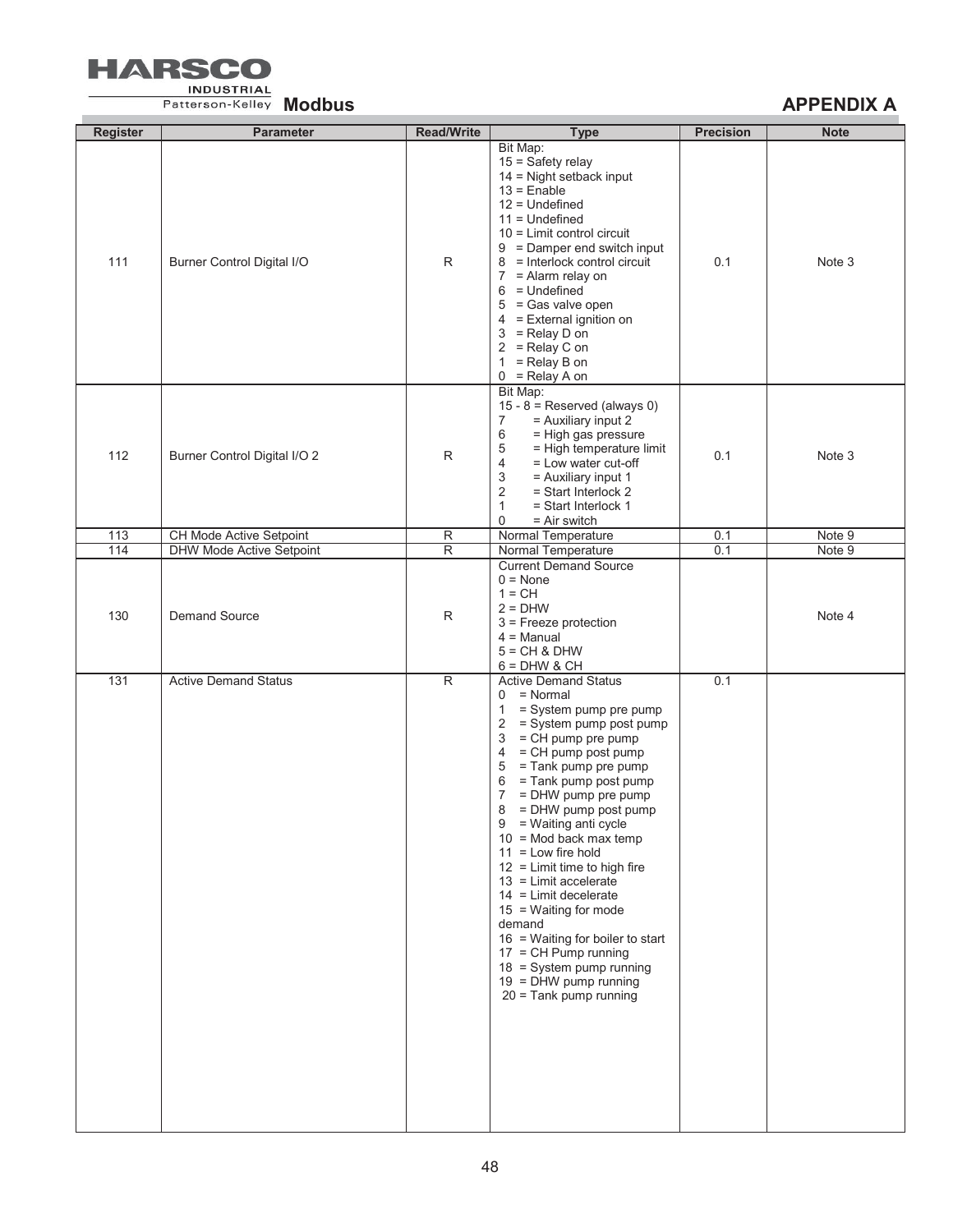

**Patterson-Kelley** Modbus **APPENDIX A** 

| <b>Register</b>  | <b>Parameter</b>                  | <b>Read/Write</b>       | <b>Type</b>                              | <b>Precision</b> | <b>Note</b> |
|------------------|-----------------------------------|-------------------------|------------------------------------------|------------------|-------------|
| 132              | <b>Boiler State</b>               | R                       | $0 =$ Waiting for communication          |                  |             |
|                  |                                   |                         | $1 =$ Standby                            |                  |             |
|                  |                                   |                         | $2 =$ Lockout                            |                  |             |
|                  |                                   |                         | $3 =$ Hold                               |                  |             |
|                  |                                   |                         | $4$ = Waiting for air switch close       |                  |             |
|                  |                                   |                         | 5 = Waiting for air switch open          |                  |             |
|                  |                                   |                         | $6 =$ Opening damper                     |                  |             |
|                  |                                   |                         | $7 =$ Waiting for damper to open         |                  |             |
|                  |                                   |                         | $8$ = Pre purge                          |                  |             |
|                  |                                   |                         | $9 = Post purge$                         |                  |             |
|                  |                                   |                         | $10 =$ Run<br>$11 =$ Mod back delta temp |                  |             |
|                  |                                   |                         | $12$ = Mod back max temp                 |                  |             |
|                  |                                   |                         | $13$ = Mod back stack temp               |                  |             |
|                  |                                   |                         | $14$ = Pre-ignition                      |                  |             |
|                  |                                   |                         | $15 =$ Ignition                          |                  |             |
|                  |                                   |                         | $16 = Mod$ back delta temp               |                  |             |
|                  |                                   |                         | exceeded                                 |                  |             |
|                  |                                   |                         | $17 =$ Mod back max temp                 |                  |             |
|                  |                                   |                         | exceeded                                 |                  |             |
|                  |                                   |                         | $18 =$ Mod back stack temp               |                  |             |
|                  |                                   |                         | exceeded                                 |                  |             |
|                  |                                   |                         | 19 = Rate modified by air                |                  |             |
|                  |                                   |                         | switch                                   |                  |             |
|                  |                                   |                         | 20 = Rate modified by outlet             |                  |             |
|                  |                                   |                         | temperature                              |                  |             |
|                  |                                   |                         | 21 = Rate modified by delta              |                  |             |
|                  |                                   |                         | limit                                    |                  |             |
|                  |                                   |                         | $22$ = Rate modified by stack            |                  |             |
|                  |                                   |                         | limit                                    |                  |             |
|                  |                                   |                         | $23 =$ Starting<br>$24 = Fan$ only       |                  |             |
|                  |                                   |                         | $25 =$ Stopping                          |                  |             |
| 133              | <b>Flame Signal</b>               | $\overline{R}$          | $0.01V - 50.00V$                         | 0.01             |             |
| 134              | Fan Speed                         | $\overline{R}$          | Fan speed type                           |                  |             |
| $\overline{135}$ | <b>Firing Rate</b>                | $\overline{R}$          | $0 - 200 = 0 - 100%$ firing rate         | 0.1              | Note 5      |
| $136 - 137$      | Error Code                        | $\overline{\mathsf{R}}$ | See error table                          |                  | Note 6      |
|                  |                                   |                         | $0 = No error$                           |                  |             |
|                  |                                   |                         | $1 =$ Lockout                            |                  |             |
| 138              | Error Type                        |                         | $2 =$ Boiler hold                        |                  |             |
|                  |                                   |                         | $3 =$ Mode hold                          |                  |             |
|                  |                                   |                         | $4$ = Alert caused alarm                 |                  |             |
| $151 - 152$      | <b>Burner Control Cycle Count</b> | R                       | $0 - 999,999$                            | 0.1              | Note 6      |
| $153 - 154$      | <b>Burner Control Run Hours</b>   | $\overline{R}$          | <b>Hours</b>                             | 0.1              | Note 6      |
| 171              | CH boiler control                 |                         |                                          |                  |             |
| 172              | <b>BMS CH setpoint</b>            |                         |                                          |                  |             |
| 173              | <b>BMS CH demand</b>              |                         |                                          |                  |             |
| 191              | DHW boiler control                |                         |                                          |                  |             |
| 192              | <b>BMS DHW setpoint</b>           |                         |                                          |                  |             |
| 193              | <b>BMS DHW tank setpoint</b>      |                         |                                          |                  |             |

**NOTE 1: Normal temperatures are in °C with 1 digit of precision. E.g. 155 °F = 68.3 °C = 683 output from Modbus** 

- **a. 32768 = Sensor Short**
- 
- **b. 33024 = Sensor Open c. 33537 = Sensor Outside High Range**
- **d. 33792 = Sensor Outside low Range**
- **e. 34048 = Sensor Not Reliable**
- **NOTE 2: The milliamps are transmitted as: 4.0 ma = 40, 15.5 ma = 155, etc.**
- **NOTE 3: The information is transmitted as a map of bits. The bit map is used to determine the state of the individual inputs and outputs. If an input or output is active then the corresponding bit in the 16 bit word will be 1. For example, for register 111 if relay B and relay C are both on and all others are off, our 16 bit word will be "0000000000000110". This equals 6 in decimal. So a 6 will be transmitted.**
- **NOTE 4: The transmitted number corresponds to the current demand source of the boiler. Source 5 and 6 are used for simultaneous operation. The first demand indicates which demand is driving the firing rate.**